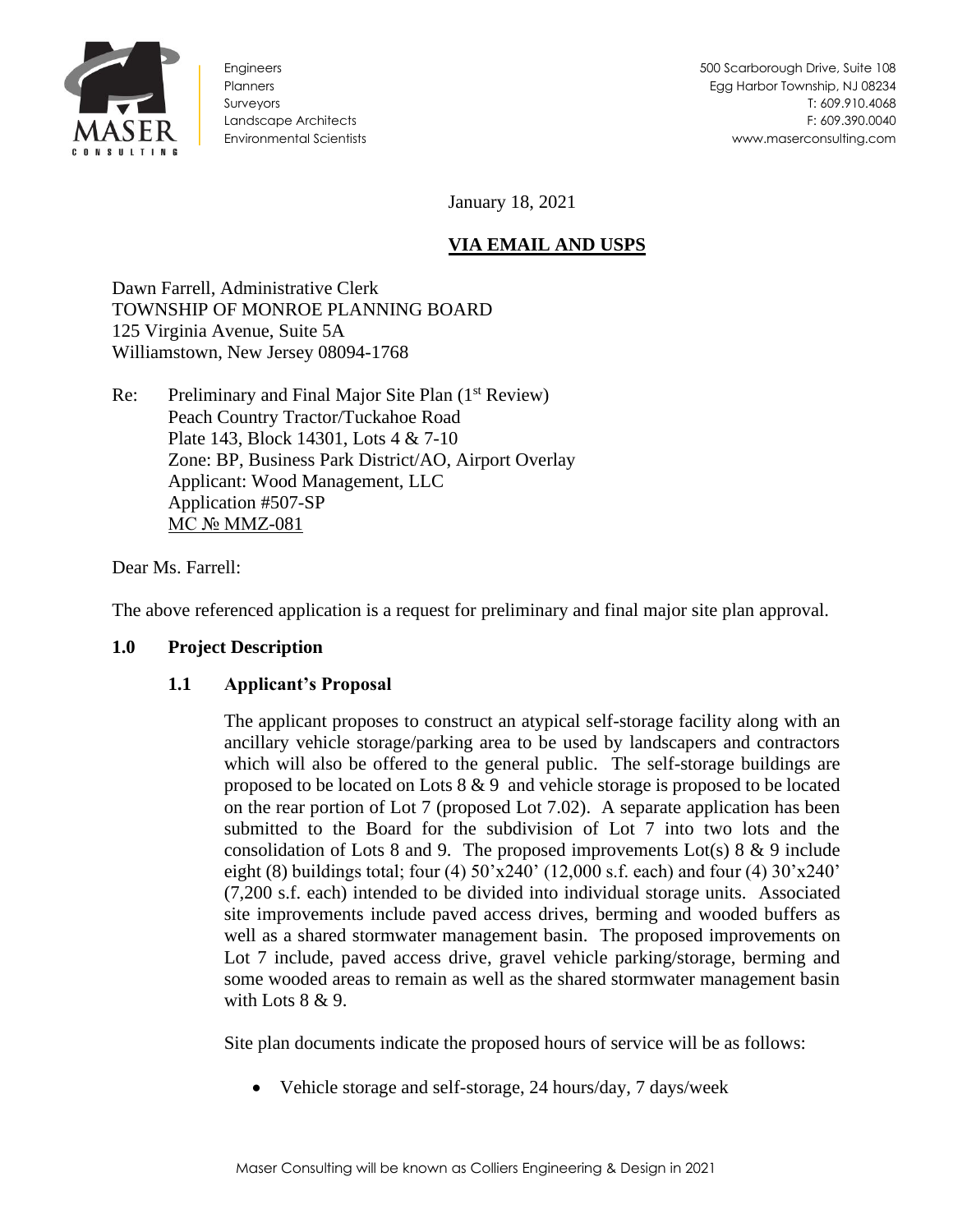

• Retail garden center,  $7:00am - 5:00pm$ , Monday thru Saturday

The applicant also proposes the construction of an access drive that extends from the existing retail center on Lot 10 through the site to Airport Drive to the north. The storage facility is proposed to be accessed via a manually operated gate from the existing garden center on Lot 10 whose main access is from Tuckahoe Road. The facility may also be accessed through proposed Lot 7.02 via a key-coded access gate at the access easement from Airport Drive thru existing Lot 4 to proposed Lot 7.02 as to be created with the minor subdivision

Lot 4 is intended to remain agricultural and composting and Lot 10 is proposed to continue its garden center services. Lots 4 and 7 are owned by Loring Inc., Lot 8 is owned by Wood Management, LLC and Lots 9 and 10 are owned by Fred Smith Orchards, Inc.

*It should be noted that existing and proposed improvements for the composting portion of Lot 4 have not been provided for site plan approval with this application.*

# **1.2 Existing Conditions**

The subject properties which total  $53.8\pm$  acres are located on the west side of Tuckahoe Road, just south of the Cross-Keys airport. The properties in question contain the following existing uses 1) Lot 4 agricultural fields and mulch piles; 2) Lot 7 contains an existing residence, mulch pile, utility poles, unknown ruins and wooded areas; 3) Lot(s)  $8 \& 9$  contain multiple piles of landscaping materials, stoned areas and two (2) sheds, which are intended to be removed; 4) Lot 10 contains existing Peach County Garden Center. The property is zoned BP, Business Park District with a portion also within AO, Airport Overlay.

# **1.3 Surrounding Land Uses**

The area is a mix of primarily rural residential and intermittent commercial uses. Cross-Keys Airport is slightly to the north and the Holiness Worship Center is across the street and to the north. Rural residential uses exist along the frontage of Tuckahoe Road. Across Tuckahoe Road the land is zoned R-2 and has residential uses, as well as an approved site for townhouse development known as "Hamilton Greene."

### **2.0 Materials Reviewed**

We have reviewed the referenced submission, encoded by the Planning Board #507-SP 121420, received via email on December 22, 2020 and subsequently in the mail on December 30, 2020, consisting of the following: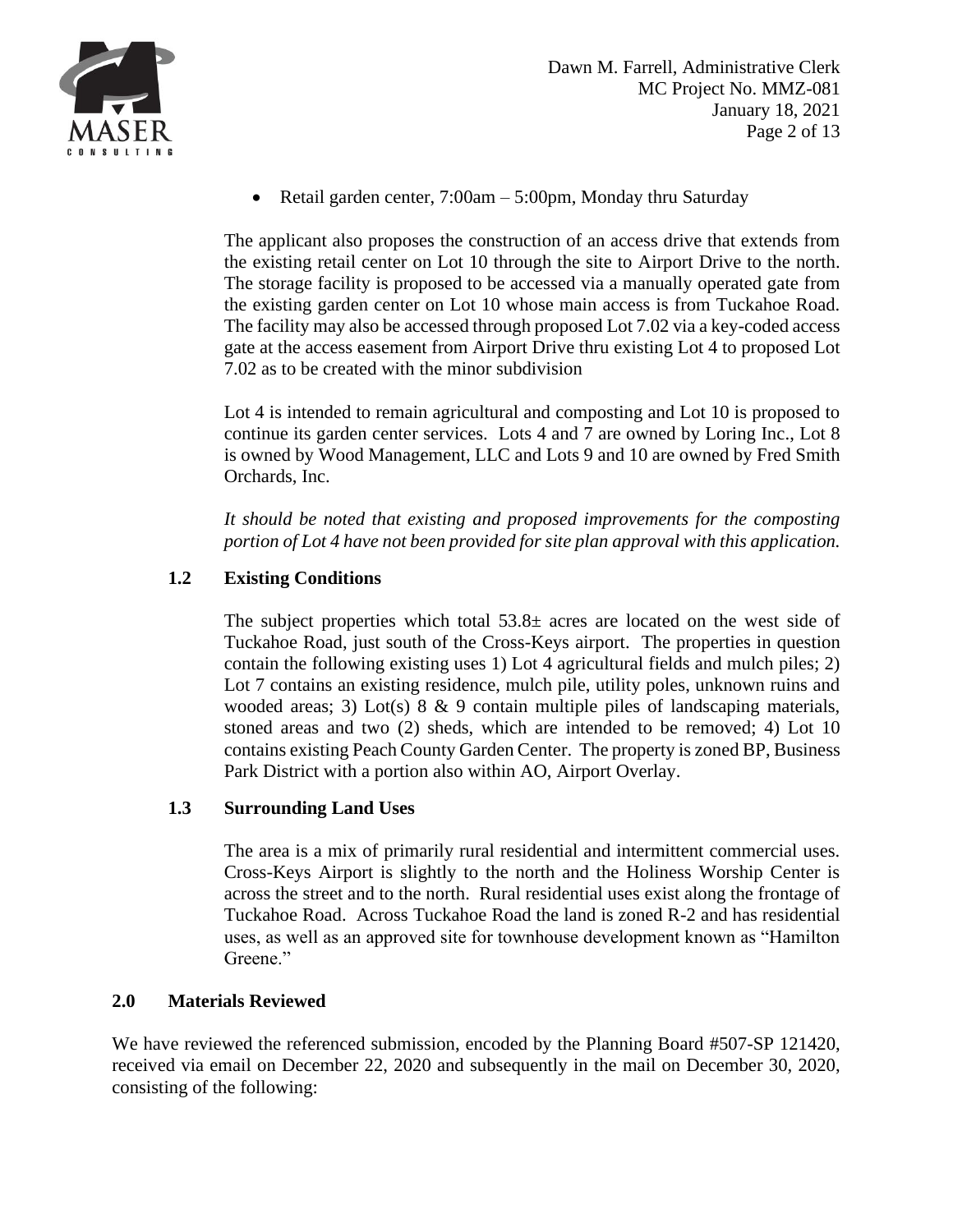

| <b>Sheet</b> | Title                                                      | Date              |
|--------------|------------------------------------------------------------|-------------------|
|              | Cover Letter from Dawn Farrell, Administrative Clerk       | December 28, 2020 |
|              | Site Plan Application                                      | December 14, 2020 |
| ---          | Major Site Plan Checklist                                  |                   |
| ---          | List of Property Owners                                    |                   |
|              | Affidavit of Ownership, Wood Management, LLC               |                   |
|              | <b>Signed Written Consent and Authorization Resolution</b> | December 7, 2020  |
| ---          | <b>Stormwater Management Report</b>                        | December 7, 2020  |
| 1 of 10      | <b>Cover Sheet</b>                                         | November 25, 2020 |
| $2$ of 10    | <b>Demolition Plan</b>                                     | November 25, 2020 |
| 3 of 10      | <b>Overall Site Plan</b>                                   | November 25, 2020 |
| 4 of 10      | Site Plan                                                  | November 25, 2020 |
| 5 of 10      | Grading, Drainage & Utilities Plan                         | November 25, 2020 |
| 6 of 10      | <b>Lighting Plan</b>                                       | November 25, 2020 |
| 7 of 10      | Soil Erosion & Sediment Control Plan                       | November 25, 2020 |
| 8 of 10      | <b>Stormwater Profiles 7 Details</b>                       | November 25, 2020 |
| 9 of 10      | <b>Construction Details &amp; Notes</b>                    | November 25, 2020 |
| 10 of 10     | Soil Erosion & Sediment Control Notes 7 Details            | November 25, 2020 |
| $1$ of $1$   | Survey, Minor Subdivision 7 Lot Consolidation Plan         | November 23, 2020 |

The plans and stormwater management report are signed and sealed by Walter C. Bronson, Jr., PE of Dewberry Engineers Inc. The survey, minor subdivision & lot consolidation plan is signed by Lisa M. Peterson, PE, PLS also of Dewberry Engineers Inc.

#### **3.0 Relevant History**

The Zoning Board of Adjustment previously denied Use Variance Application #19-13 which proposed contractor self-storage, overnight vehicle storage and a combination of uses not specifically permitted in the zoning code, due to the intensity and uncommon combination and functionality of the uses proposed on Lot(s)  $8 \& 9$  within Block 14301. In March 2020, the applicant acquired Lot 7 in an effort to design segregate usage, limit the intensity of use on Lot(s)  $8 \& 9$  and separate the vehicle storage/parking from the atypical self-storage use which intends to serve primarily landscapers/contractors as well as offer self-storage to the public. A new use variance application was filed for their current proposal for which this site plan application approval is requested.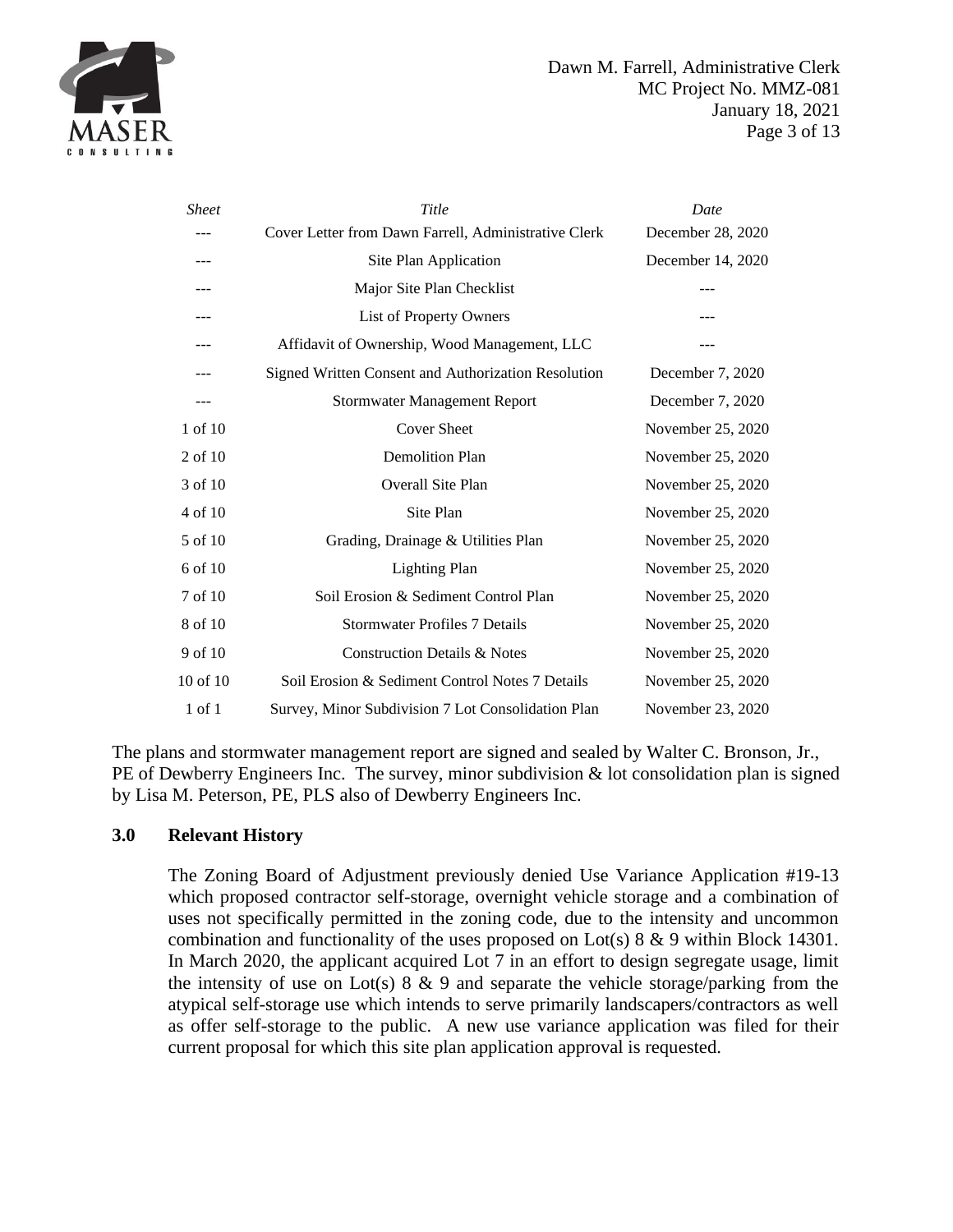

#### **4.0 Zoning Requirements**

#### **4.1 Use**

Vehicle storage yards are a conditional use, subject to the requirements of § 175- 163E in the BP, Business Park District. Self-storage is a permitted use in the BP, Business Park District, subject to the conditions of § 175-163I.

In accordance with 175-163E, requirements for conditional use: vehicle storage yards are as follows:

[\(1\)](https://ecode360.com/7182536#7182536) There shall be a minimum of 2,500 square feet per vehicle.

*The site plan indicates that 120 vehicle spaces are proposed on the 304,556 s.f. lot (304,556/250=121 max). The plan complies.*

[\(2\)](https://ecode360.com/7182537#7182537) An opaque fence of a minimum height of eight feet shall enclose entirely the storage area.

*The plan does not comply. The plan proposes a berm in lieu of a fence with a small wooded strip. Compliance to be determined.* 

[\(3\)](https://ecode360.com/7182538#7182538) When abutting a residence zone, said fence shall be set back 25 feet from the property line. This twenty-five-foot strip shall be suitably landscaped as a visual buffer.

*The plan does not comply. The plan proposes a berm in lieu of a fence with a small wooded strip. Compliance to be determined.* 

[\(4\)](https://ecode360.com/7182539#7182539) No maintenance or servicing shall be permitted, other than normal fueling, lubrication or cleaning.

*The applicant shall provide testimony regarding intended compliance.* 

[\(5\)](https://ecode360.com/7182540#7182540) Site plan approval shall be required under appropriate provisions of this chapter. *Subject of this application.*

*In accordance with § 175-163I, self-storage facilities shall be permitted as a community commercial use, provided that the following conditions are met. The proposed improvements on Lot(s) 8 & 9 as characterized should be evaluated against same.* 

[\(1\)](https://ecode360.com/7182564#7182564) All self-service storage facilities shall comply with the Schedule of Limitation[s\[4\]](https://ecode360.com/7182448?highlight=&searchId=6224517229349327#ft7182564-4) for community commercial uses and/or conditional uses with respect to minimum requirements for area, setbacks and coverage.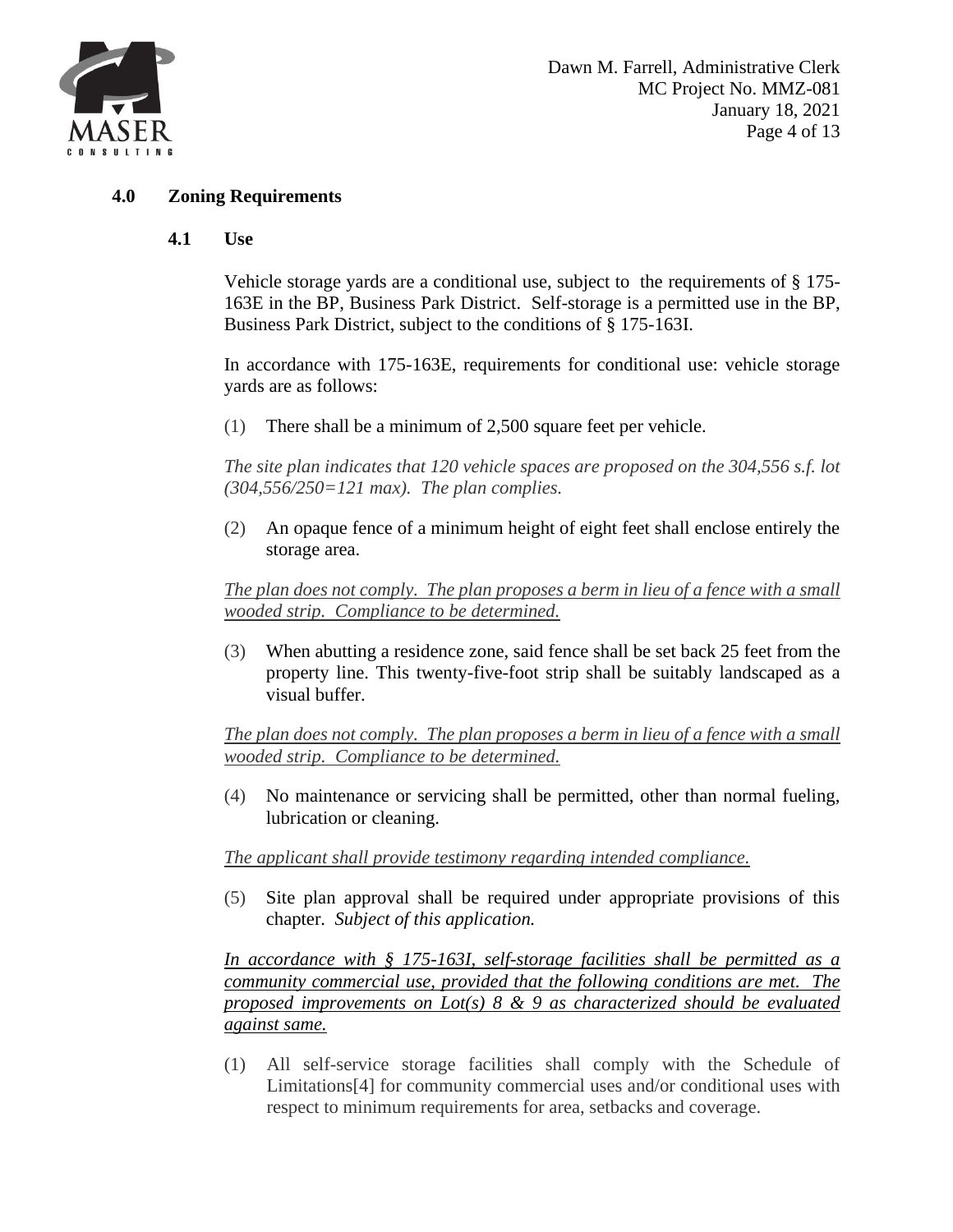

*Refer to Bulk Requirements Section 4.2.*

[\(2\)](https://ecode360.com/7182565#7182565) One administration office and/or resident manager's apartment shall be permitted as part of the development.

*The site plan documents indicate the manager's office/business office for the self-storage style facility will not be located on Lot(s) 8 & 9 but will be located on Lot 10 instead. The applicant should provide testimony as to how this will operate being off-site.*

[\(3\)](https://ecode360.com/7182566#7182566) Site design shall require maximum attention to proper site design considerations, including the location of structures and parking areas, proper ingress and egress, development of an interior circulation system, architectural design, landscaping and the compatibility of any proposal with the natural foliage, soils, contours, drainage patterns and the need to avoid visual intrusions and performance nuisances upon adjacent residences or residential districts.

*These design elements are part of site plan approval.*

[\(4\)](https://ecode360.com/7182567#7182567) No materials or objects shall be displayed or stored outside, and the storage of toxic, combustible, explosive, hazardous or illegal materials shall be strictly prohibited.

*Applicant to provide testimony regarding compliance.*

[\(5\)](https://ecode360.com/7182568#7182568) All buildings shall be compatibly designed with each other and surrounding areas, and all building walls facing any street, residential use or residential district line shall be suitability finished for aesthetic purposes.

*Applicant to provide testimony regarding compliance. Architectural plans have not been provided for review.*

[\(6\)](https://ecode360.com/7182569#7182569) Self-service storage units shall not exceed one story in height.

*Applicant to provide testimony regarding compliance.*

[\(7\)](https://ecode360.com/7182570#7182570) A minimum buffer of 50 feet in width shall be provided along any common property line with a residential use or residential district in accordance with § [175-93](https://ecode360.com/7180030#7180030) of this chapter.

*The plan does not comply. The buffer is encroached upon by berming and portions of the vehicle parking/storage area. As proposed a variance is required.*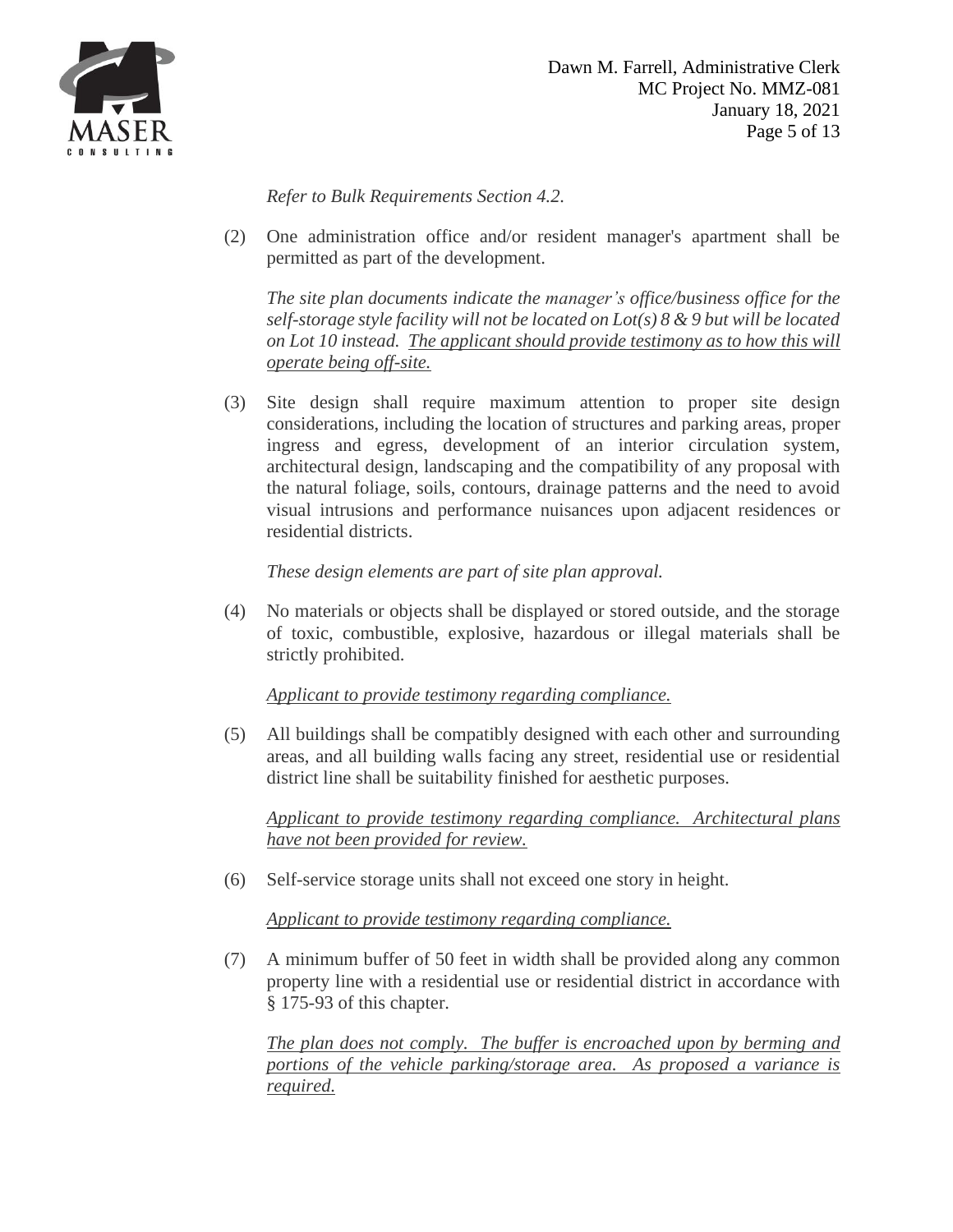

[\(8\)](https://ecode360.com/7182571#7182571) Stormwater management shall conform to the requirements of § [175-140.](https://ecode360.com/7180988#7180988)

*Defer to the Board's Engineer.*

[\(9\)](https://ecode360.com/7182572#7182572) Off-street parking shall be provided at the rate of two spaces per 100 storage units, plus two spaces for the administration office and/or manager's apartment.

*Applicant to provide testimony regarding intended compliance. Number of overall units has not been provided. Compliance to be determined.*

[\(10\)](https://ecode360.com/7182573#7182573) The minimum aisle width shall be 15 feet for one-way traffic flow and 24 feet for two-way traffic flow.

*Circulation direction should be specified on the plan. The plan appears to comply.*

[\(11\)](https://ecode360.com/7182574#7182574) One ten-foot-wide parking/loading lane shall be provided adjacent to each bay of storage buildings, exclusive of required aisle widths.

*The plan complies if only one-way traffic flow is designated. Additional information required to determine compliance.*

[\(12\)](https://ecode360.com/7182575#7182575) All portions of the property not utilized by buildings or paved surfaces shall be landscaped utilizing combinations such as fencing, shrubbery, lawn areas, ground cover, rock formations, contours, existing foliage and the planting of conifers and/or deciduous trees native to the area.

*Applicant to provide testimony regarding intended compliance.*

[\(13\)](https://ecode360.com/7182576#7182576) All street lighting shall conform to the requirements of § [175-116.](https://ecode360.com/7180409#7180409)

*Defer to Board's Engineer.*

### **4.2 Bulk Requirements – BP District (vehicle storage – proposed Lot 7.02)**

- 1. **Lot Area:** The minimum required lot area is 80,000 square feet. The plan conforms to this requirement.
- 2. **Lot Frontage/Width:** The minimum required lot frontage/width is 150 feet. The plan does not conform to this requirement. Proposed Lot 7.02 has 0 feet frontage. As proposed, a variance is required. Refer to minor subdivision review regarding variance approval.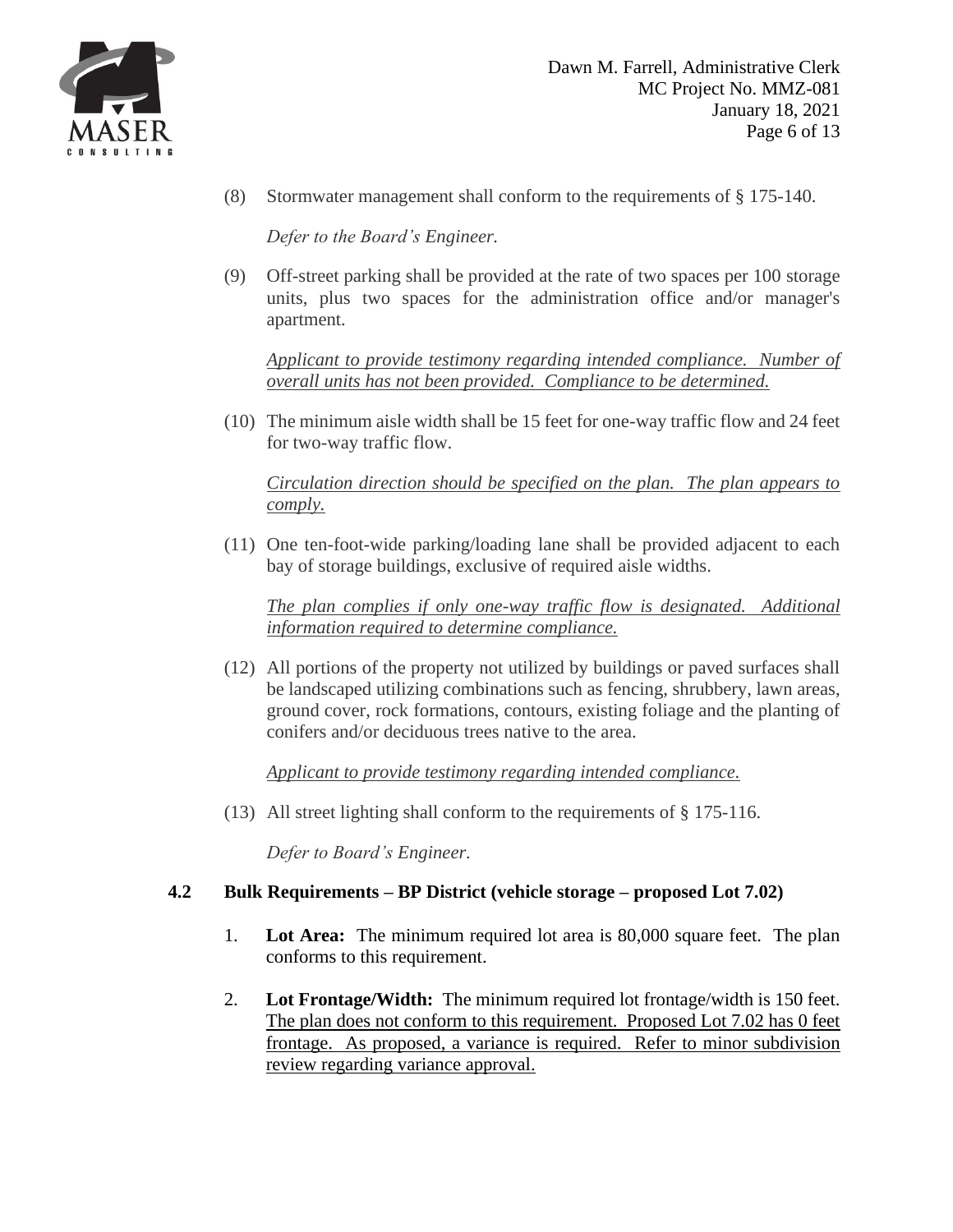

- 3. **Front Yard Setback:** The minimum required front yard setback is 100 feet. The plan conforms to this requirement.
- 4. **Side Yard Setback:** The minimum required side yard setback is 30 feet. Not applicable; no buildings are proposed.
- 5. **Rear Yard Setback:** The minimum required rear yard setback is 50 feet. Not applicable; no buildings are proposed.
- 6. **Lot Coverage:** The maximum permitted impervious surface is 65%. The plan conforms to this requirement.
- 7. **Buffers:** The minimum required buffer width is 50 feet, subject to the requirements of § 175-93. The plan does not conform to this requirement. As proposed a variance is required.
- 8. **Building Height:** The maximum permitted building height is subject to the requirements of § 175-109. The plan conforms to these requirements.

*Applicant should clarify if storage units are single-story.*

### **Bulk Requirements, Community Commercial (self-storage – Lots 8 & 9)**

- 1. **Lot Area:** The minimum required lot area is 20,000 square feet. The plan conforms to this requirement.
- 2. **Lot Frontage/Width:** The minimum required lot frontage/width is 100 feet. The plan conforms to this requirement.
- 3. **Front Yard/Building Setback:** The minimum required front yard/building setback is 40 feet. The plan conforms to this requirement.

*It should be noted that the applicant has applied the strict setback of 100' as required for vehicle storage to the self-storage facility lots.*

4. **Side Yard Setback:** The minimum required side yard setback is 20 feet. The plan conforms to this requirement.

*It should be noted that the applicant has applied the strict setback of 30' as required for vehicle storage to the self-storage facility lots.*

5. **Rear Yard Setback:** The minimum required rear yard setback is 35 feet. The plan conforms to this requirement.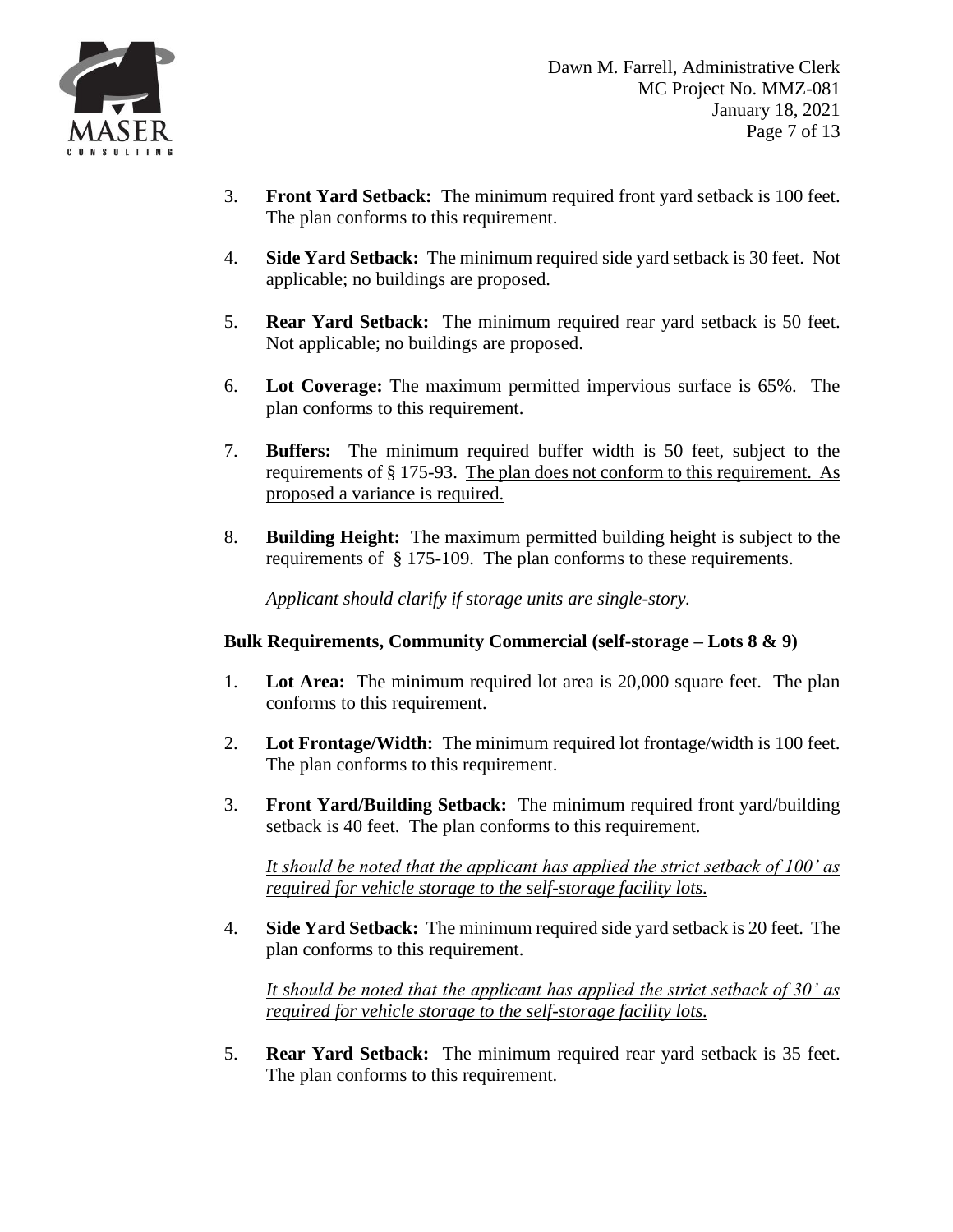

*It should be noted that the applicant has applied the strict setback of 50' as required for vehicle storage to the self-storage facility lots.*

- 6. **Lot Coverage:** The maximum permitted impervious surface is 75%. The plan conforms to this requirement.
- 7. **Building Height:** The maximum permitted building height is subject to the requirements of § 175-109 and § 175-163I. The plan does not indicate the proposed height. Conformance with these requirements to be determined.

*Applicant shall clarify if storage unit buildings are one-story which is the maximum permitted as cited under § 175-163I.*

8. **Buffers:** The minimum required buffer width is 25 feet, 50 feet adjacent to residential, subject to the requirements of § 175-93. The plan does not conform to these requirements. Berming encroaches on the 25' along the southern property line and the 50' required buffer to the residence. As proposed, variances are required.

## **5.0 Design, Performance and Evaluation Standards**

### **5.1 Buffers and Landscape**

1. In accordance with § 175-93A & B, buffer areas are required along all exterior tract boundaries excluding street rights-of-way for all non-residential projects. Buffer areas shall be developed in an aesthetic manner for the primary purposes of screening views and reducing noise perception beyond the lot. Buffer widths shall be as specified in the zoning standards and shall be measured horizontally and perpendicularly to lot and street lines. No structure, activity, storage of materials, parking or driving of vehicles shall be permitted in a buffer area. The buffer shall be designed, planted, graded, landscaped and developed with the general guideline that the closer a use or activity is to a property line or the more intense the use, the more effective the buffer area must be in obscuring light and vision and reducing noise beyond the lot. The plan does not conform to these requirements, a berm is proposed within the majority of the required buffer. As proposed, a waiver is required.

*It should be noted that the makeup of the berm is not specified nor is the proposed surface treatment. There is also no vegetation cited. We have questions regarding the width and detail. An 8' high berm at 2:1 would take all of 32' to a point. As depicted, it appears that less than 8' high would be achieved.*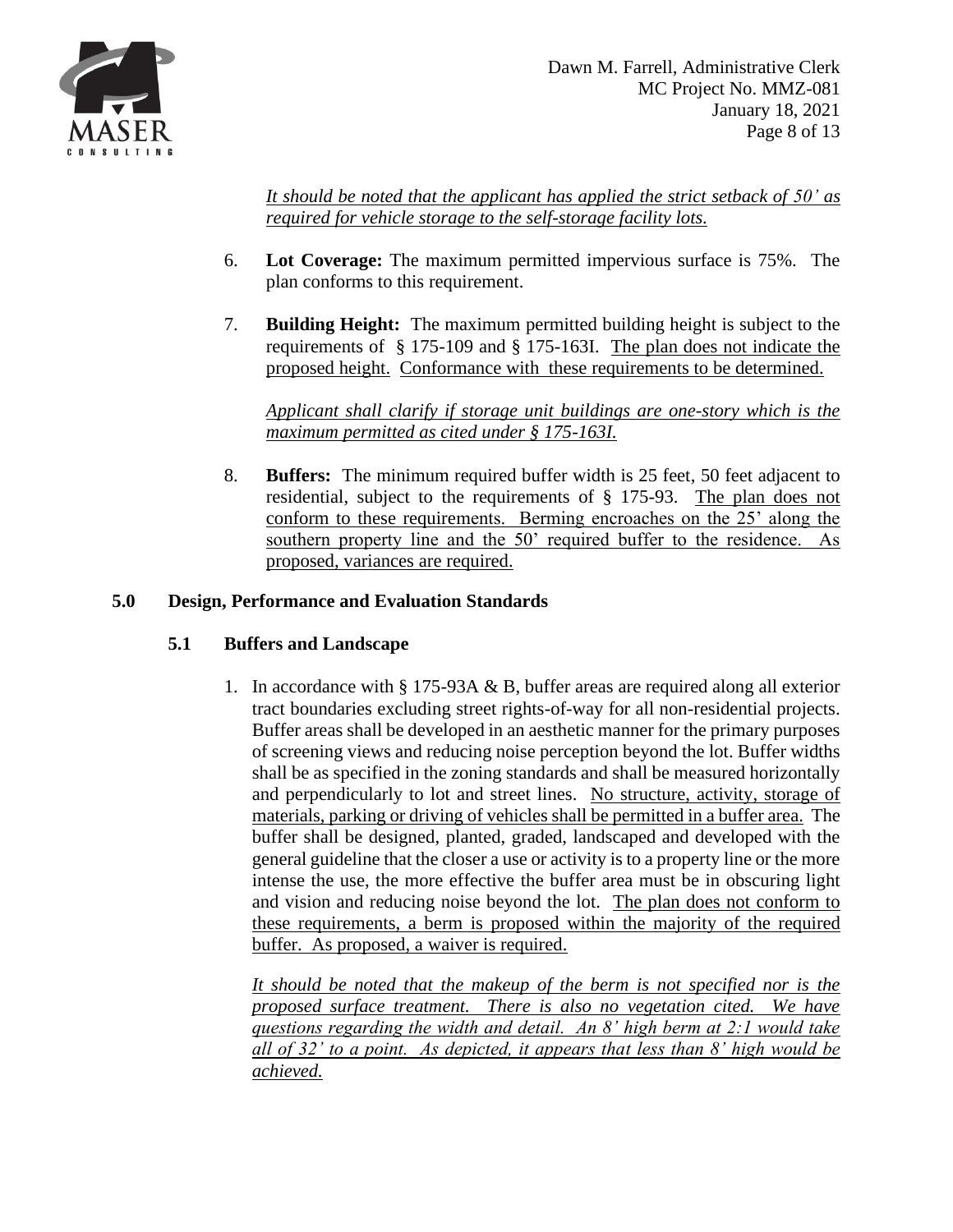

- 2. In accordance with § 175-93B, notwithstanding the above, a minimum of  $\frac{1}{2}$  but in no case less than 10 feet of the horizontal width of any buffer required along a periphery shall have an area which shall be designed, planted, graded landscaped and developed to obscure the activities of the site from view. The plan does not fully conform to this requirement. Much of the buffer area is encroached by a proposed berm that does not appear to be planted. A waiver of strict compliance may be required. Additional information and the Board's position on the berm is required to evaluate fully.
- 3. In accordance with § 175-147F(2), all trees with a diameter of five inches or greater shall be indicated on the site plan and grading sheets of development plans. The species and condition of the trees shall be indicated. The plan does not conform to this requirement. As proposed, a waiver is required.
- 4. A landscaping plan has not been provided. Testimony should be provided on the integrity of the wooded areas to remain, the makeup of the berm, etc. We reserve additional comments regarding same.

# **5.2 Off-Street Parking and Loading**

- 1. In accordance with § 175-123E(1), off-street parking spaces shall be 10 feet wide by a minimum of 20 feet long. The plan does not conform to this requirement. The plan proposes 9 feet wide by 18 feet long car spaces. As proposed, a waiver is required.
- 2. In accordance with § 175-163I, 2 parking spaces per 100 units and 2 spaces for the office are required for self-storage facilities. The plan proposes 2 office spaces and 10 interior spaces for the self-storage style use. The number of total units has not been provided. Compliance to be determined.
- 3. In accordance with  $\S 175-123K(2)$ , no parking spaces shall be located in any required buffer area. The plan does not conform to this requirement, proposing parking on proposed Lot 7.02 at 30' adjacent to Lot(s)  $8 \& 9$  where 50 feet is required. As proposed, a waiver is required.

*It should be noted that this is an internal lot line between the vehicle storage use and the self-storage style use.*

# **5.3 Sidewalks**

1. The primary function of sidewalks shall be to provide for safe pedestrian movement. Unless specifically waived by the Planning Board or Zoning Board, sidewalks shall be installed in all types of development and shall be installed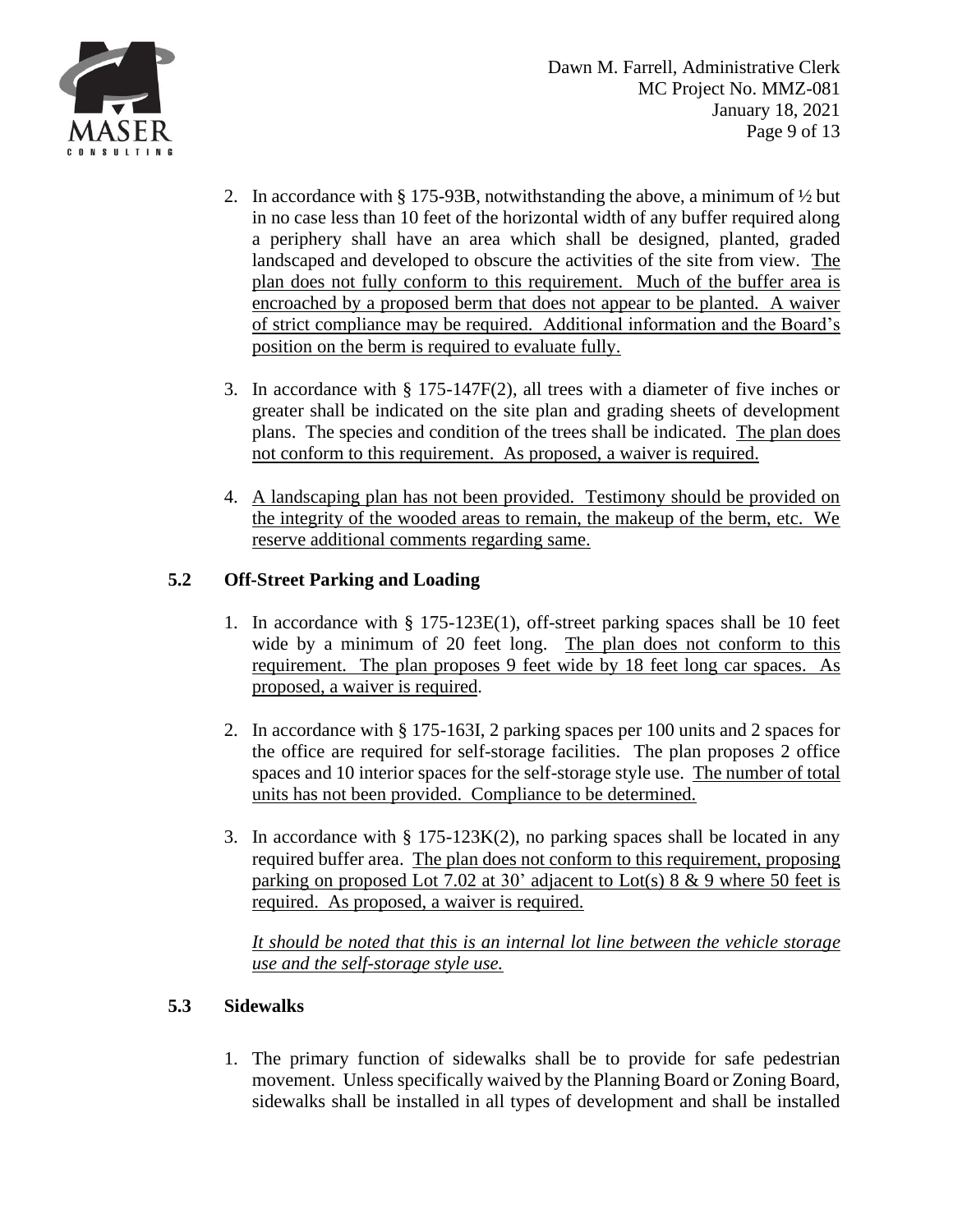

along all streets and wherever pedestrian traffic is expected. The site is within Sidewalk Priority 3. The plan does not conform to this requirement. No sidewalk is proposed. As proposed, a waiver is required.

2. In addition, Section 175-133C requires that, where the Planning Board has waived the requirements relating to the construction of sidewalks, a 10-foot wide graded area be provided, partly to provide for pedestrian safety and partly to provide an area for future sidewalk construction if the need arises. The composition of the graded area shall be at the discretion of the Planning Board. Testimony to be provided regarding this requirement.

## **5.4 Signage**

1. The applicant should be prepared to discuss any new signage with the Board. No sign details have been provided to determine their compliance with the Township sign standards.

### **6.0 General Comments/Recommendations**

- 1. The plans should label the owner of Lot 9 which is different than the owner of Lot 8, Wood Management, LLC. Testimony should be provided as to how a consolidation of the two (2) lots, as indicated on the plan, would be achieved being there are different owners. Is a transfer of ownership being proposed?
- 2. Peach Country's previously approved mulch processing operation, proposed and approved on Lot 10, has since been expanded to Lot 4. Site plan approval has not been sought or obtained for said use to be on Lot 4. In addition, the mulch processing operation is accessed from Tuckahoe Road (County Route #555) through Lot 10. The circulation for said use will interact with both the garden center retail use and the proposed uses on Lots 7.02, 8 & 9. A secondary access is proposed for the development of Lots 7.02, 8 & 9 from Airport Drive. Will the composting/mulching use on Lot 4 also be using the Airport Drive access? Testimony should be provided addressing the comingling of uses.
- 3. The applicant's intended use for Lots 8 & 9 needs further explanation and details including but not limited to the following:
	- a. Will the contractors be limited to the number of vehicles they will be permitted to store overnight? Will they be permitted to store equipment or supplies on the site?
	- b. Will all their commercial equipment (if any) be stored indoors or outdoors?
	- c. How many employee vehicles per contractor will be permitted to park during daytime hours?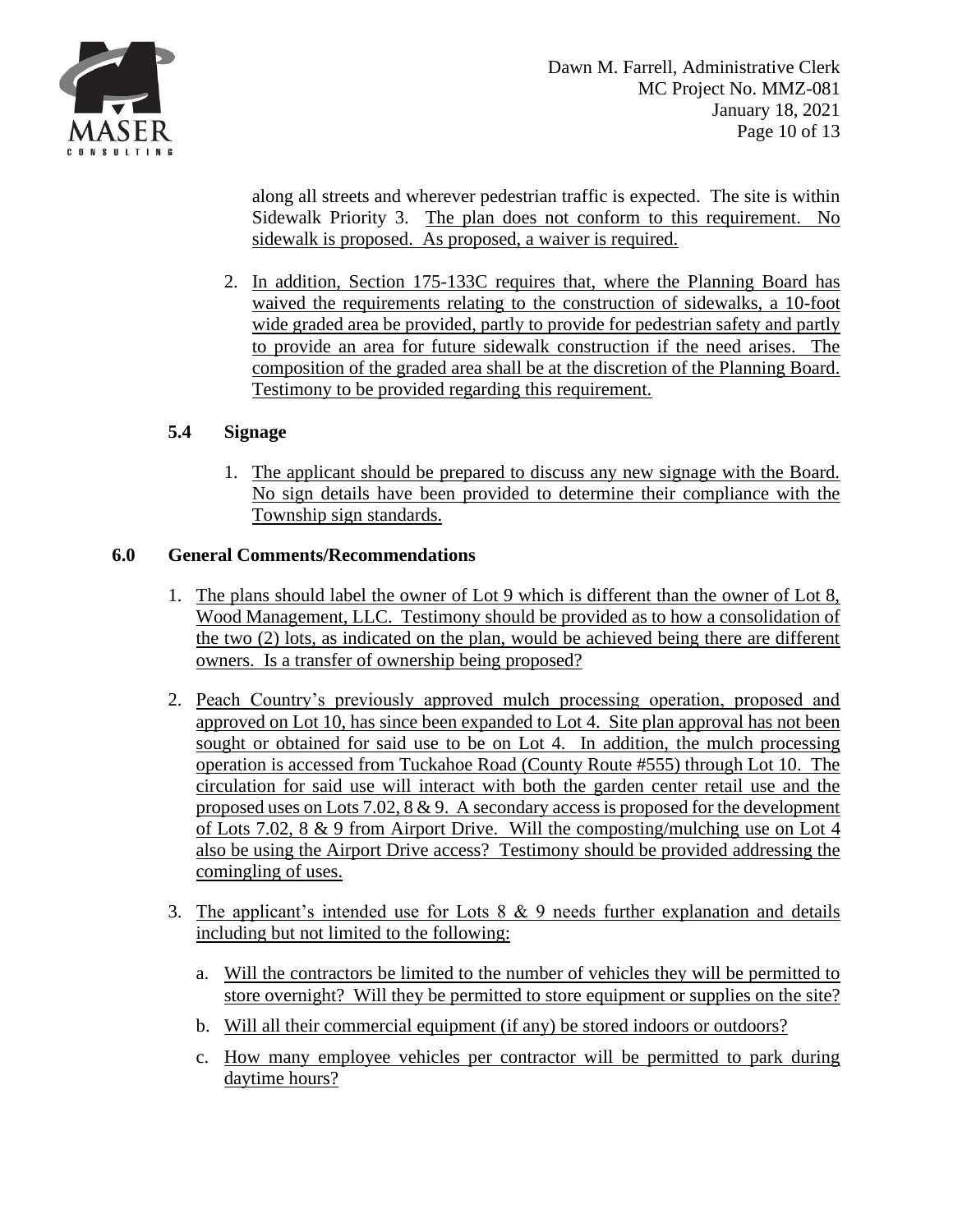

- d. How will the number of vehicles, storage limitations and contractor areas be controlled, regulated and monitored to maintain compliance with any use or subsequent site plan approval?
- e. The applicant shall clarify what accesses or gates will the 1) contractors/landscapers; 2) public storage clients; 3) vehicle storage users; and 4) mulching/composting operation vehicles be permitted use.
- f. What will the hours of operation be for the proposed contractors use specifically as the facilities are noted being 24 hours/7 days/week?
- g. The plan shows a 20'x100' storage building. When and where was this building approved? Is it being relocated from Lot 10? Whom will be utilizing this storage building?
- h. With each lease agreement, will the storage need of each lessee be evaluated, assigned and provided to the Township for compliance?
- i. Will the individual contractors be conducting their businesses from this location?
- 4. The adequacy of the existing treed areas to be retained in the required buffer areas needs to be verified and supplemented where required to provide adequate screening.
- 5. The access easement across Lot 4 may also need to be in favor of Lot(s)  $8 \& 9$  as well as Lot 7.02.
- 6. The applicant shall clarify the purpose of providing berming around the uses and between Lot 10 and Lot(s)  $8 \& 9$  as well as between the storage buildings and the stormwater basin.
- 7. The applicant shall provide a turning template exhibit to show emergency fire equipment can navigate these spaces, particularly being able to turn around on Lot 7.02.
- 8. There are existing utility poles across proposed Lots 7.01 and 7.02 from Tuckahoe Road that appear to provide service to adjacent Lot 4.02. Are there any existing easements? If not, easements are recommended.
- 9. The plan shall be revised to include/correct the following:
	- a. The width of all the proposed wooded buffers to remain shall be dimensioned.
	- b. The proposed parking stalls on Lots  $8, 9 \& 10$  shall provide both intended width and length.
	- c. The 50' buffer limit needs to be shown around the perimeter of proposed Lot 7.02 and shall be included in the zoning schedule with variances noted.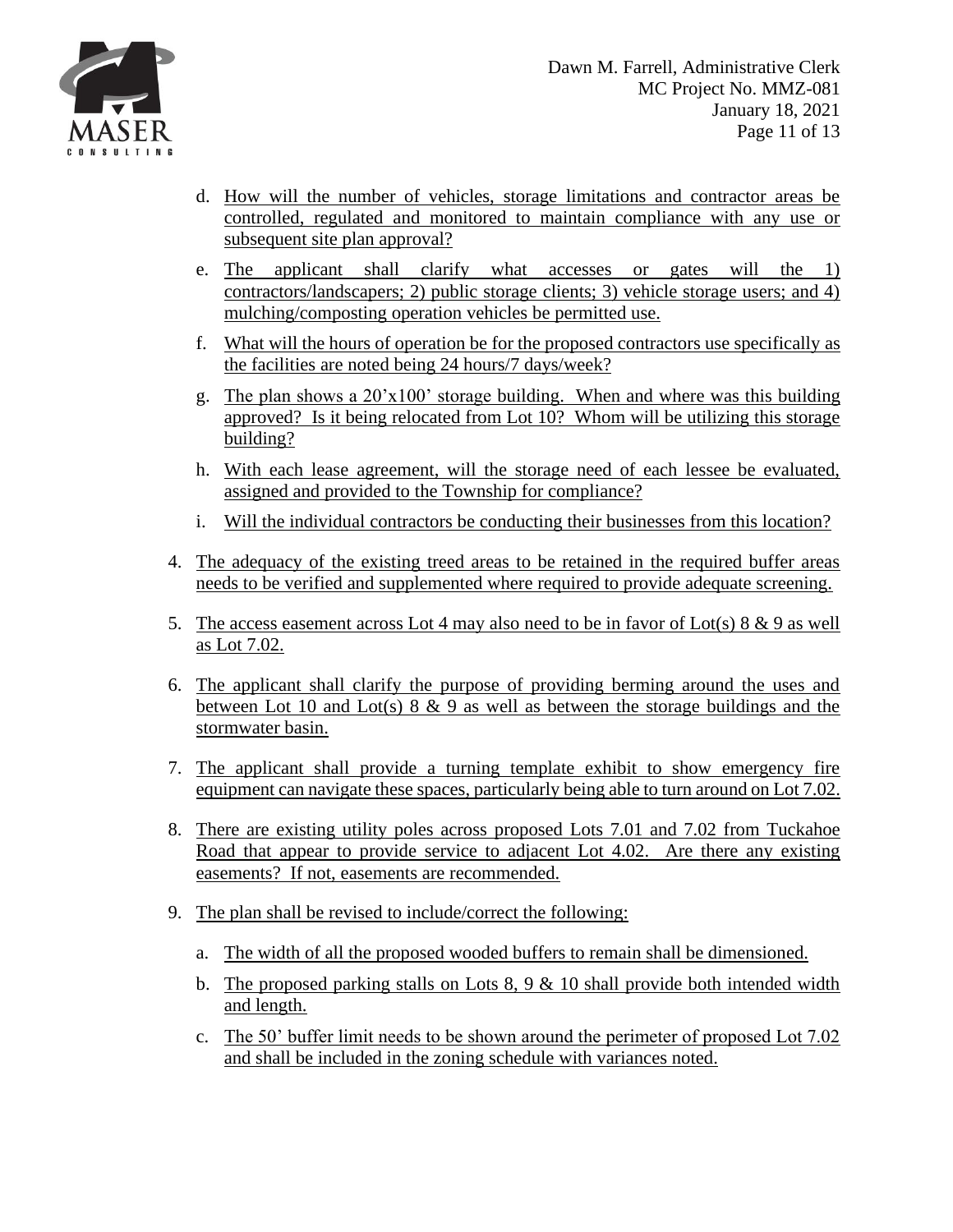

- d. The zoning schedule for Lots  $8 \& 9$  needs to include the buffer requirements and variances required. The 25' and 50' required buffer widths should be shown on the plan.
- e. The zoning schedule for proposed Lot 7.01 shall be revised to reflect the zoning requirements for a single-family dwelling on septic in the R-2 zone.
- f. The surface treatment of all non-paved or graveled areas shall be noted on the plan.
- g. Number of storage units and sizes to be included on the plans, as well as the location of overhead doors.
- h. Bearing and distances should be provided/labeled on all property and easement lines.

## **7.0 Fees, Contributions, and Obligations**

## **7.1 COAH**

In accordance with the Statewide Non-Residential Development Fee Act (N.J.S.A. 40:55D-8.1-8.7), the applicant is required to make payment of a development fee of 2.5% of the equalized assessed value of the non-residential construction into a Housing Trust Fund established by Monroe Township Council. A condition of receiving a building permit is the payment of approximately ½ of this fee, the balance being calculated and paid at the time of the request for a certificate of occupancy.

### **7.2 Deed Review**

Deeds and legal descriptions for the proposed lots per the minor subdivision approval and any easements must be submitted for review.

### **7.3 Developer's Agreement**

The applicant must enter into a developer's agreement relating to such items as improvements to be installed by the developer, conditions of approval, types of guarantees required from the developer and phasing of the development. A fully executed copy of the agreement, stamped by the County Clerk indicating the date of recording, must be delivered to the Township Clerk prior to the approved plans being signed.

### **7.4 Escrow**

The applicant must contact the Township's Finance Office to settle any outstanding review escrow accounts prior to the plans being signed.